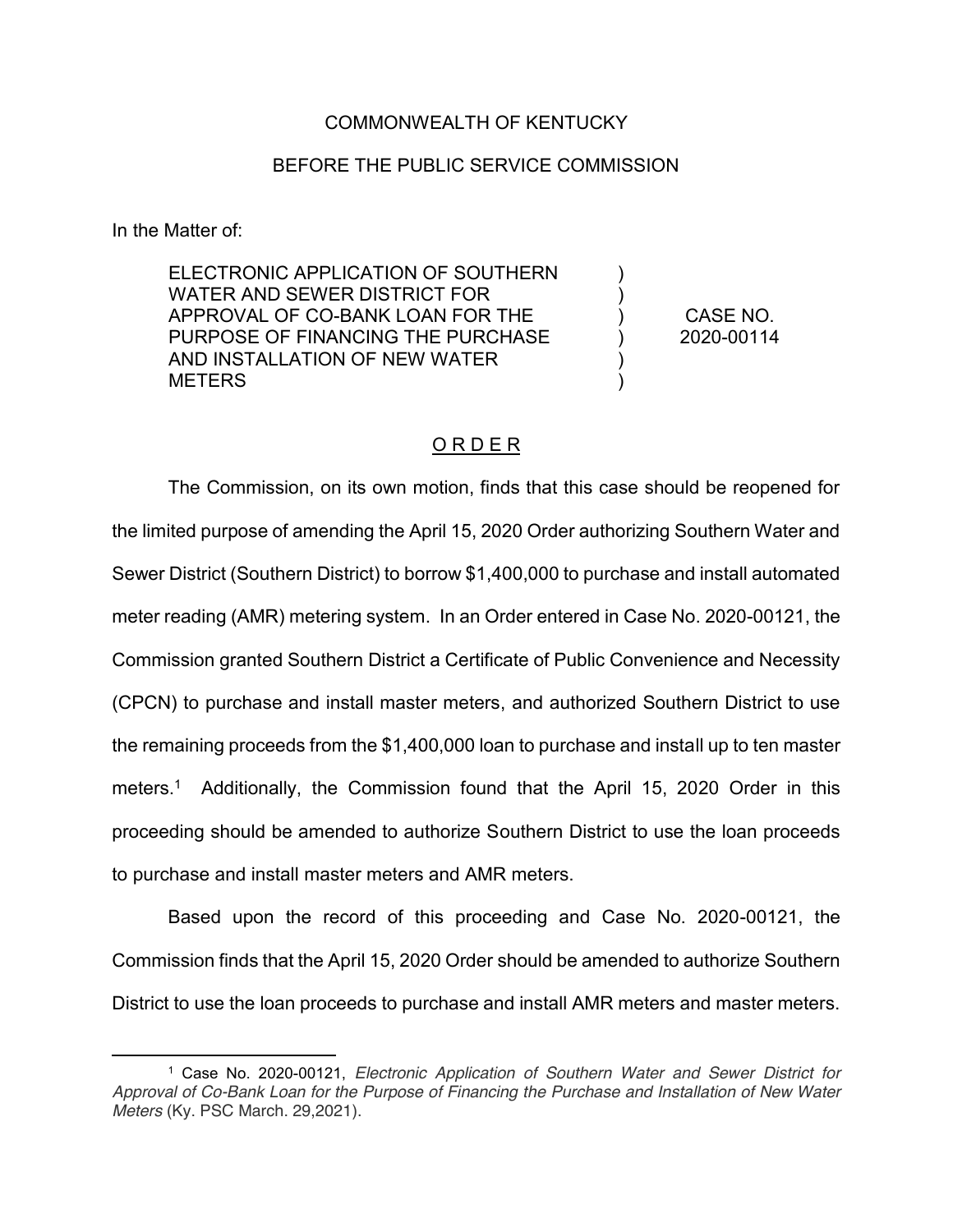IT IS THEREFORE ORDERED that:

1. This case is opened for the limited purpose of amending the April 15, 2020

## Order.

2. Ordering paragraph 3 of the April 15, 2020 Order is stricken and replaced with the following:

> The proceeds of the promissory note shall be used only for the purpose of installing the AMR project and master meters.

3. All other provisions of the April 15, 2020 Order that are not in conflict with

the terms of this Order remain in full force and effect.

4. This case is closed and removed from the Commission's docket.

# [REMAINDER OF PAGE INTENTIONALLY LEFT BLANK]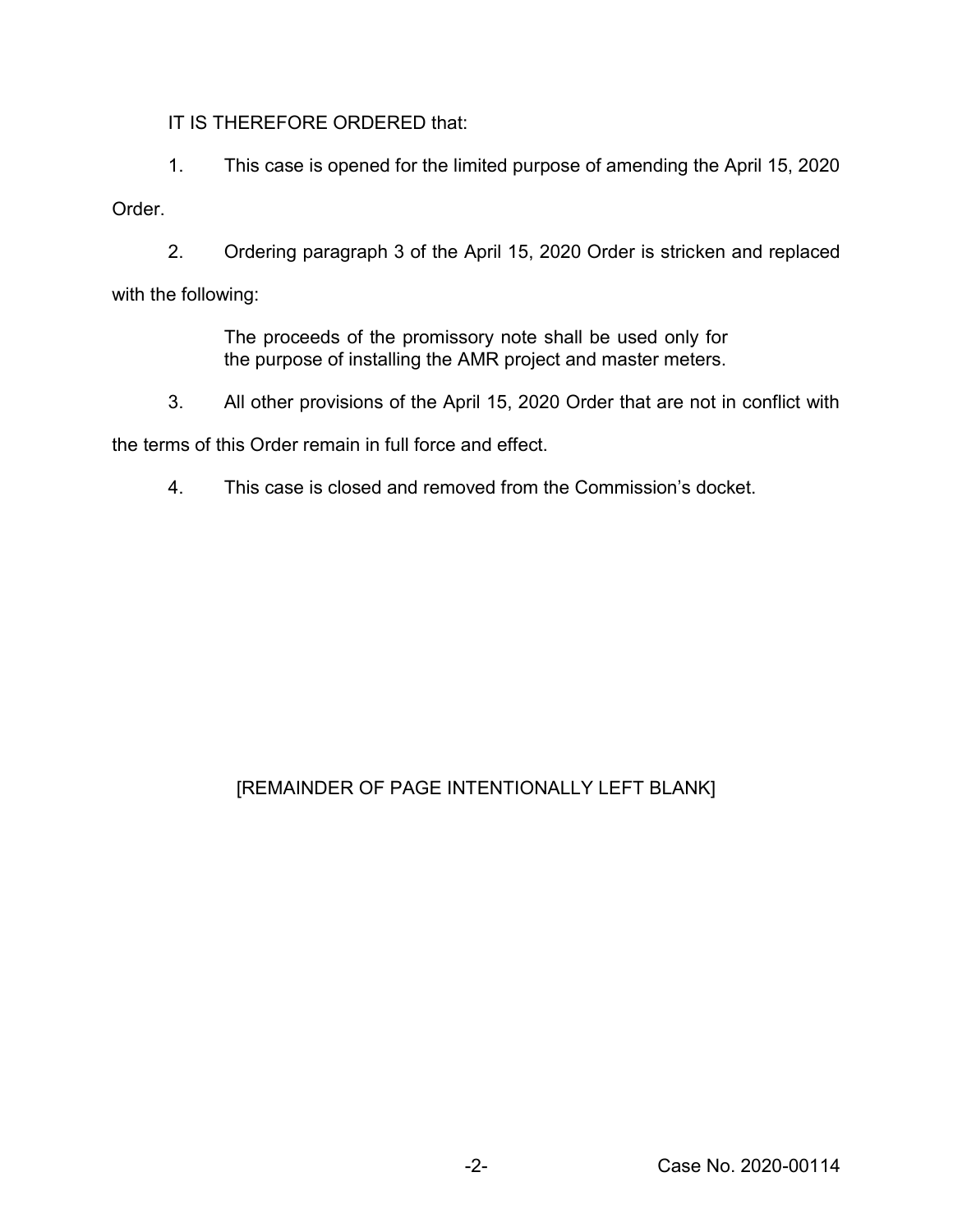By the Commission



ATTEST:

2 Bidwell

Executive Director

Case No. 2020-00114